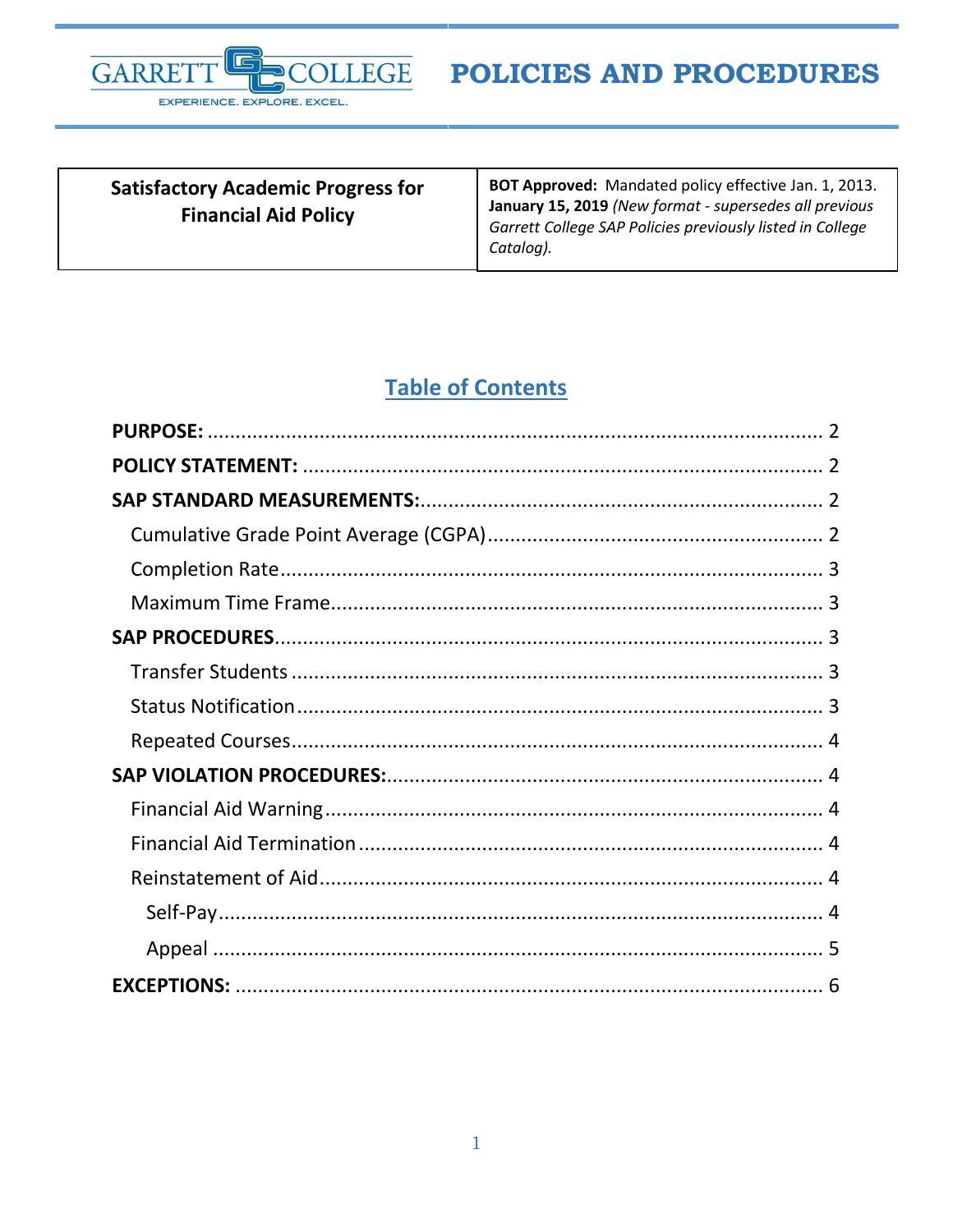<span id="page-1-0"></span>

**GARRE** 

Federal regulations (34 CFR 668.41 (a)-(d), 34 CFR 668.42, 34 CFR 668.43) require all federal financial aid recipients be enrolled in a degree or approved certificate program and maintain satisfactory academic progress (SAP). All financial aid programs administered by Garrett College ("the College") are governed by this policy. Rulings also impose limits on how long a student may continue to receive aid in order to make up deficiencies in meeting SAP standards.

## <span id="page-1-1"></span>**POLICY STATEMENT:**

EXPERIENCE. EXPLORE. EXCEL.

A student receiving Federal Title IV financial aid or other financial aid directly administered or certified by the College must maintain satisfactory academic progress (SAP) towards the completion of a certificate or degree program of study. The College complies with this requirement by monitoring each student's academic progress against three standards: (1) minimum cumulative grade point average (GPA), (2) minimum completion rate and (3) maximum time frame for completion of a degree. A student who does not meet any one of these requirements is in violation of SAP for financial aid purposes.

A review of SAP shall be done at the end of each payment period (Fall, Spring and Summer). The evaluation period is cumulative, including enrollment in all prior semesters and all classes attempted, whether federal aid was received or not.

## <span id="page-1-2"></span>**SAP STANDARD MEASUREMENTS:**

### <span id="page-1-3"></span>Cumulative Grade Point Average (CGPA)

Each semester of enrollment, a student must maintain a minimum cumulative grade point average relative to the total number of credits attempted. The grade of AU (Audit) has no equivalency and the course is not used during the evaluation of SAP. (Special Note: conditions of the **Garrett County Scholarship** require a student to minimally achieve a 2.0 GPA each semester in order to maintain eligibility).

| <b>Total Credits Attempted</b>            | <b>Minimum CGPA</b> |
|-------------------------------------------|---------------------|
| $1 - 15.99$                               | 1.5                 |
| $16 - 28.99$                              | 1.75                |
| $79+$                                     | 2.0                 |
| <b>Garrett County Scholarship Program</b> | 2.0 each semester   |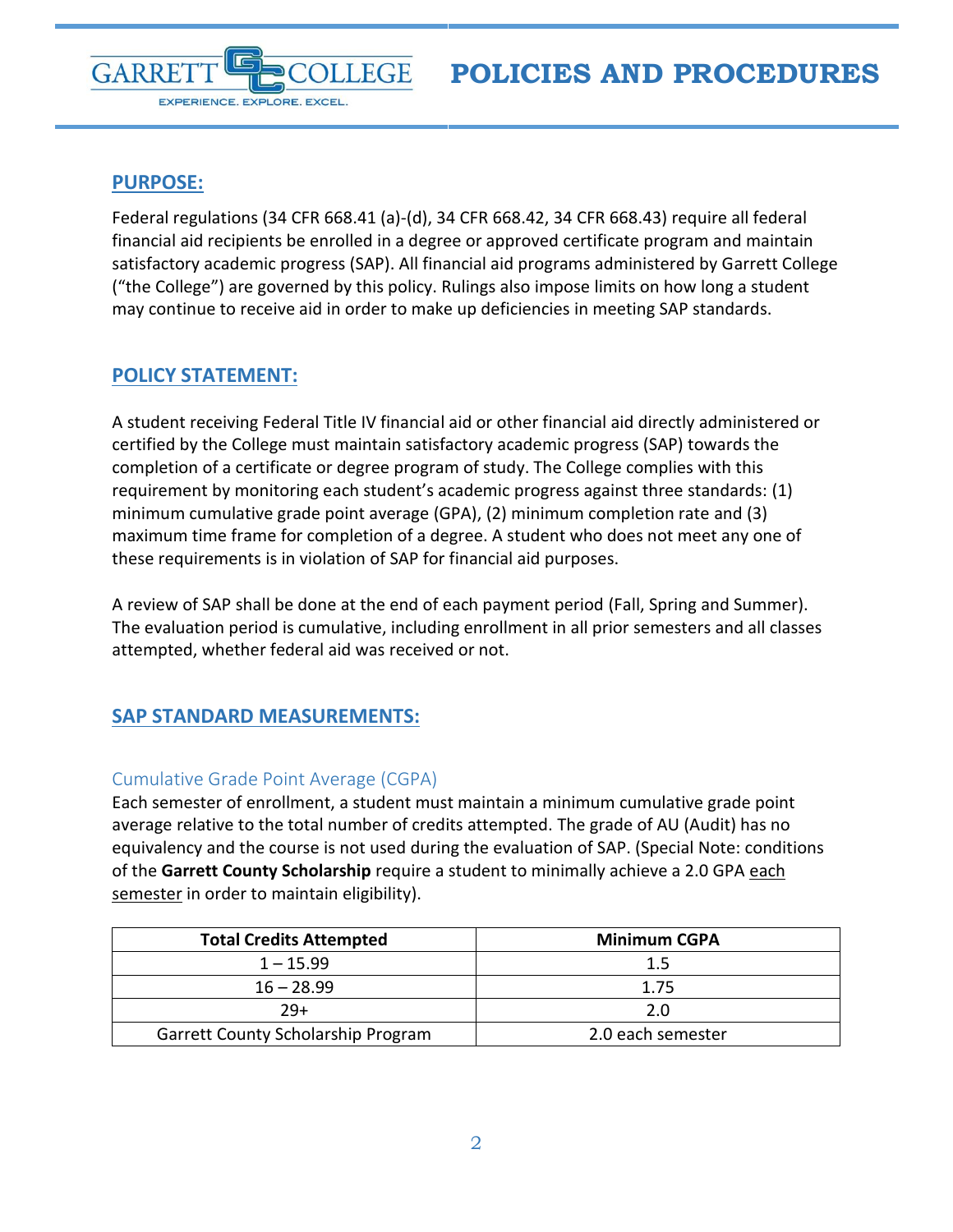

#### <span id="page-2-0"></span>Completion Rate

A student must complete a minimum of 67% of his/her total attempted coursework to remain eligible for federal, state and college financial aid.

### <span id="page-2-1"></span>Maximum Time Frame

A student must keep within a maximum timeframe, which would be limited to no more than 150% of the published length of the program for undergraduate study.

A student will not be permitted to receive financial aid after 150% of full-time enrollment (or the equivalent of 150% at part-time enrollment). Full-time students must successfully complete 17 credits by the end of the first academic year of attendance; another 17 credits by the end of the second year; and 18 credits by the end of the third year. Part-time students will have their credits prorated.

- a. A student who CHANGES curricula will not be granted an increase in length of time allowed for receipt of financial aid.
- b. A student who GRADUATES in a curriculum and returns in a new curriculum will be given the maximum time length to complete the new program. However, the student will be limited to three degrees and/or certificates in separate program areas. (Options within a program will not be counted as separate degrees). Once this limit is reached, student will no longer be eligible for financial aid. A student who has completed program requirements will be considered to have completed the program even if they do not officially apply for graduation. By federal law, a student who first received Pell grant after 2008-2009 is only allowed 12 semesters of Pell grant for his/her entire undergraduate degree(s).
- c. A transfer student will have his/her maximum time length determined by the number of credits GC accepts.
- d. A student who has previously attended GC will have his/her prior academic record at GC used to determine financial aid eligibility

## <span id="page-2-2"></span>**SAP PROCEDURES**

#### <span id="page-2-3"></span>Transfer Students

A student transferring from another post-secondary institution will be treated as a new student for their first semester. Any credits transferred in will be included as hours attempted in SAP calculations.

#### <span id="page-2-4"></span>Status Notification

It is the student's responsibility to be aware of his/her current progress. At the end of each semester once grades are posted, the Financial Aid Office notifies students via both email and through USPS. It is imperative that students regularly check the Student Portal and their GC student email account.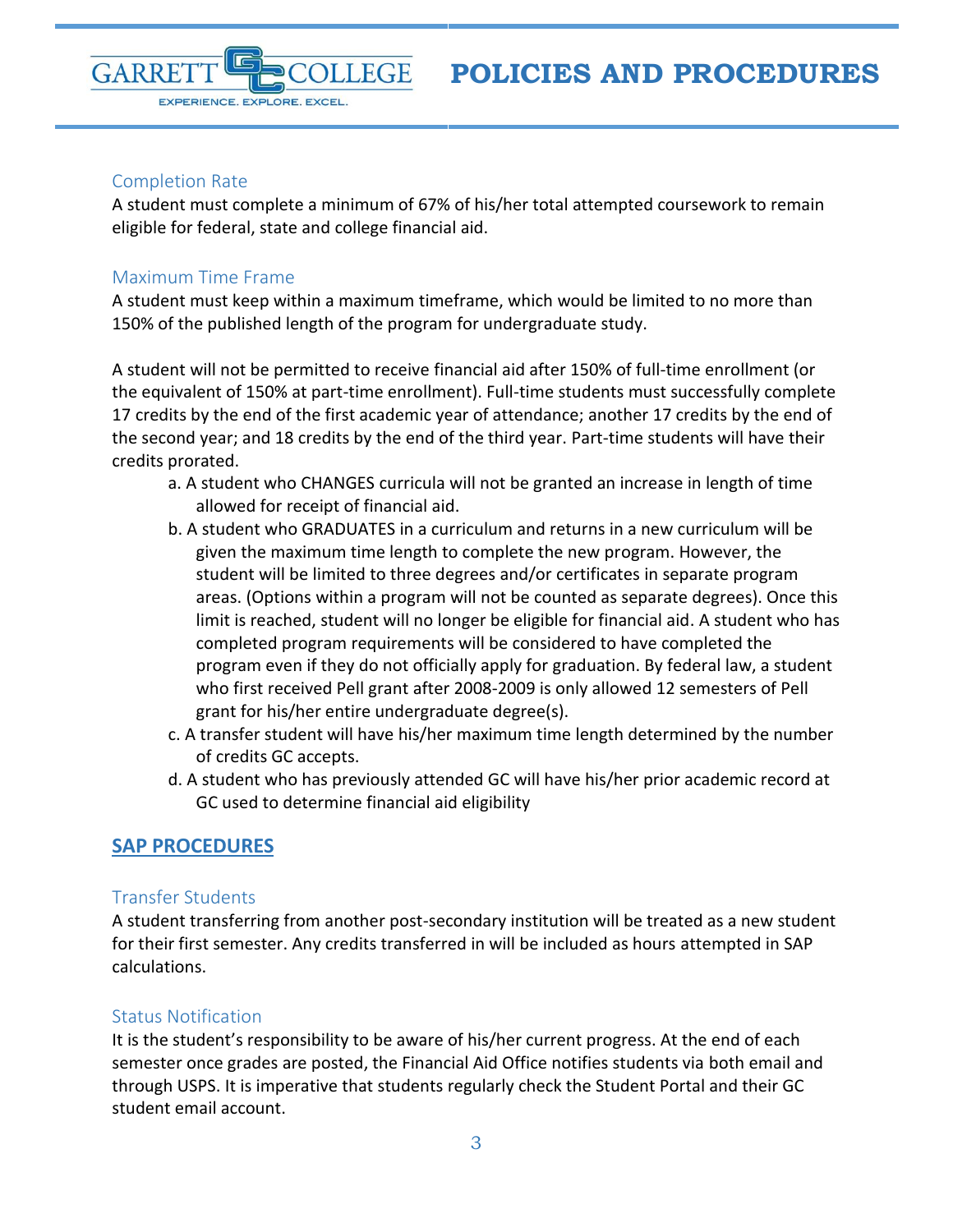**POLICIES AND PROCEDURES**



#### <span id="page-3-0"></span>Repeated Courses

The student's workload may include any combination of courses, work, research, or special studies that the institution considers sufficient to classify the student as a full-time student. For a term-based program, the student's workload may include repeating any coursework previously taken in the program but may not include more than one repetition of a previously passed course. Therefore students would not be limited on the number of unsuccessful attempts to a course nor the repeat of a course in which a particular grade is required. However it should be noted that unsuccessful attempts will be used to calculate maximum timeframe.

## <span id="page-3-1"></span>**SAP VIOLATION PROCEDURES:**

#### <span id="page-3-2"></span>Financial Aid Warning

The first semester a student fails to meet these standards (s)he is placed on Financial Aid Warning. Warning is for one semester, during which time the student must bring his/her academic record back to the required level. Failure to do so will result in Financial Aid Termination.

#### <span id="page-3-3"></span>Financial Aid Termination

A student who while on Financial Aid Warning fails to complete 67% of the semester coursework attempted and/or fails to achieve the required CGPA is placed on Financial Aid Termination for the following semester. No financial aid will be disbursed during a Termination semester. Any aid already awarded for that semester will be cancelled. No further aid will be disbursed until aid is reinstated. Mitigating circumstances may exist which need to be reviewed via the appeal process described below in this policy. A student may re-establish eligibility for financial aid by bringing his/her academic record to the required level without financial assistance from federal, state, local or college funds. Eligibility can also be reestablished through a successful appeal granted by the Financial Aid Office.

#### <span id="page-3-4"></span>Reinstatement of Aid

Reinstatement of Financial Aid can be achieved in one of the following ways:

#### <span id="page-3-5"></span>Self-Pay

If academically eligible to enroll, the student may enroll at GC during the termination semester. The student will self-pay the tuition, fees, books etc. without any student financial aid. If the student does well enough to satisfy the SAP standards, the student may submit a written request to the FA Office for review of the self-pay semester. If deemed eligible the student may then be removed from termination and regain eligibility for financial aid.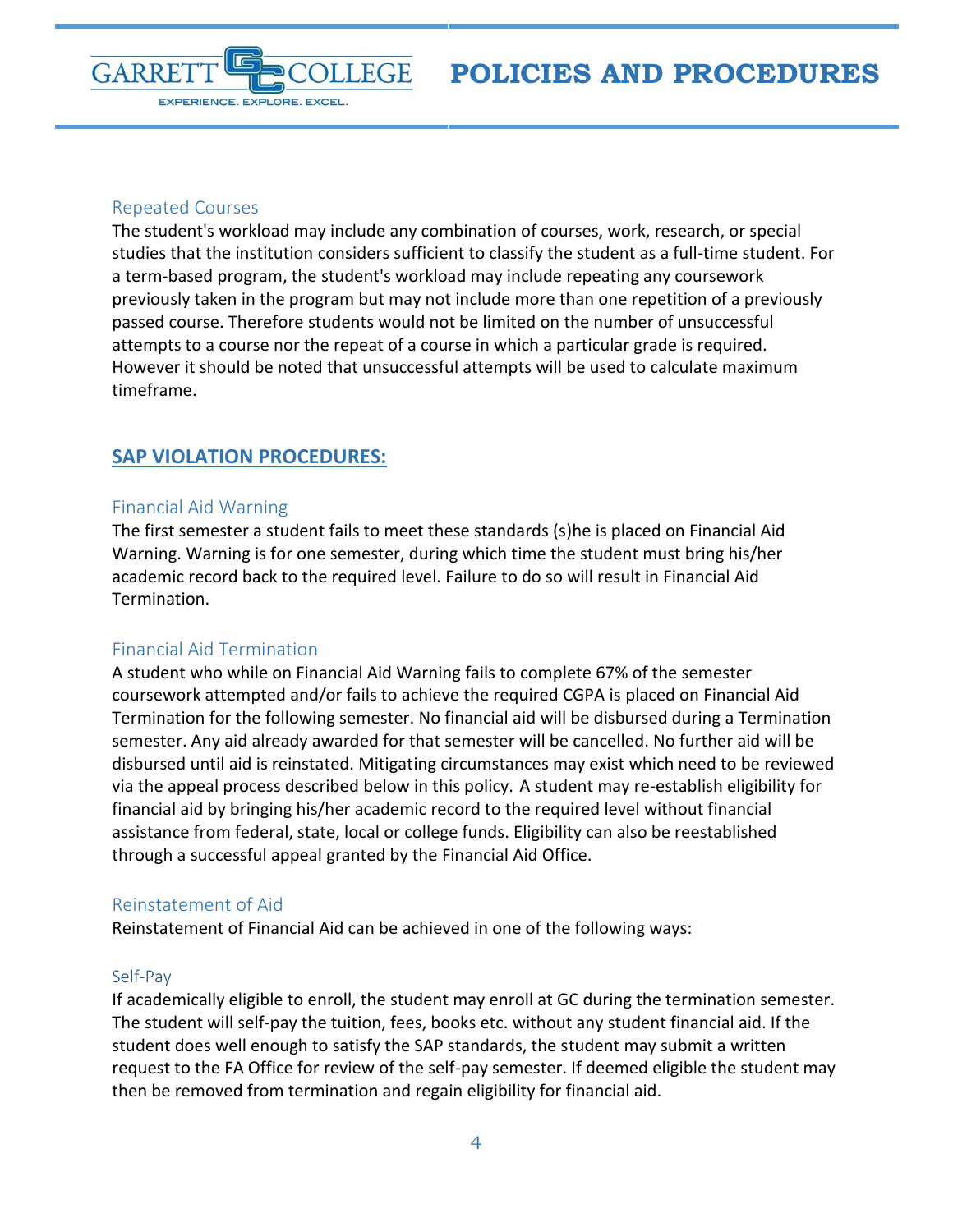**POLICIES AND PROCEDURES**



#### <span id="page-4-0"></span>Appeal

Any financial aid terminated student may appeal Financial Aid Termination. The terminated student prepares and submits a written appeal. The document should contain all information the student wishes for the FA Office to be aware of when considering the reinstatement. Documentation from outside sources (physician, instructor, counselor, minister etc.) is recommended. Appeals are submitted to the Assistant Director of FA for review and consideration for reinstatement. Allow 7-10 working days for this to be completed. Appeals are considered and results disclosed to students through email and USPS. Appeals should be submitted to the Financial Aid Office ten working days prior to the first day of the semester. Failure to secure an appeal decision, prior to payment due date, may require full or partial payment, to maintain enrollment.

Upon reinstatement, the student must arrange the necessary meetings with his/her assigned Advisor, Program Director, Advising & Academic Success Center and Financial Aid and prepare a Plan of Action form.

Academic re-admittance does not guarantee Financial Aid reinstatement. If reinstated, the student must work with his/her Advisor, the Advising & Academic Success Center and Financial Aid to establish a Financial Aid Action Plan. The Action Plan will specify the courses that must be completed to reach transfer or graduation. Deviation from the plan will result in immediate reinstatement of Termination status. It is the responsibility of the student to arrange necessary meetings, establish and follow the plan, and schedule this in a timely manner.

Enrollment in is not guaranteed. The established Financial Aid Action Plan must be followed and will be monitored by the Financial Aid Office.

All financial aid recipients are responsible for their understanding of and knowledge of the SAP policy. The Financial Aid Office sends notifications to students who have been placed on Warning or Termination status. It is the student's responsibility to have met the minimum SAP requirements to qualify for aid, regardless if student received the notification or not. If academically eligible to enroll at GC, a student who is ineligible for aid may enroll and self-pay their education expenses (tuition, fees, books, etc.). Payment arrangements can be made by contacting the Business Office.